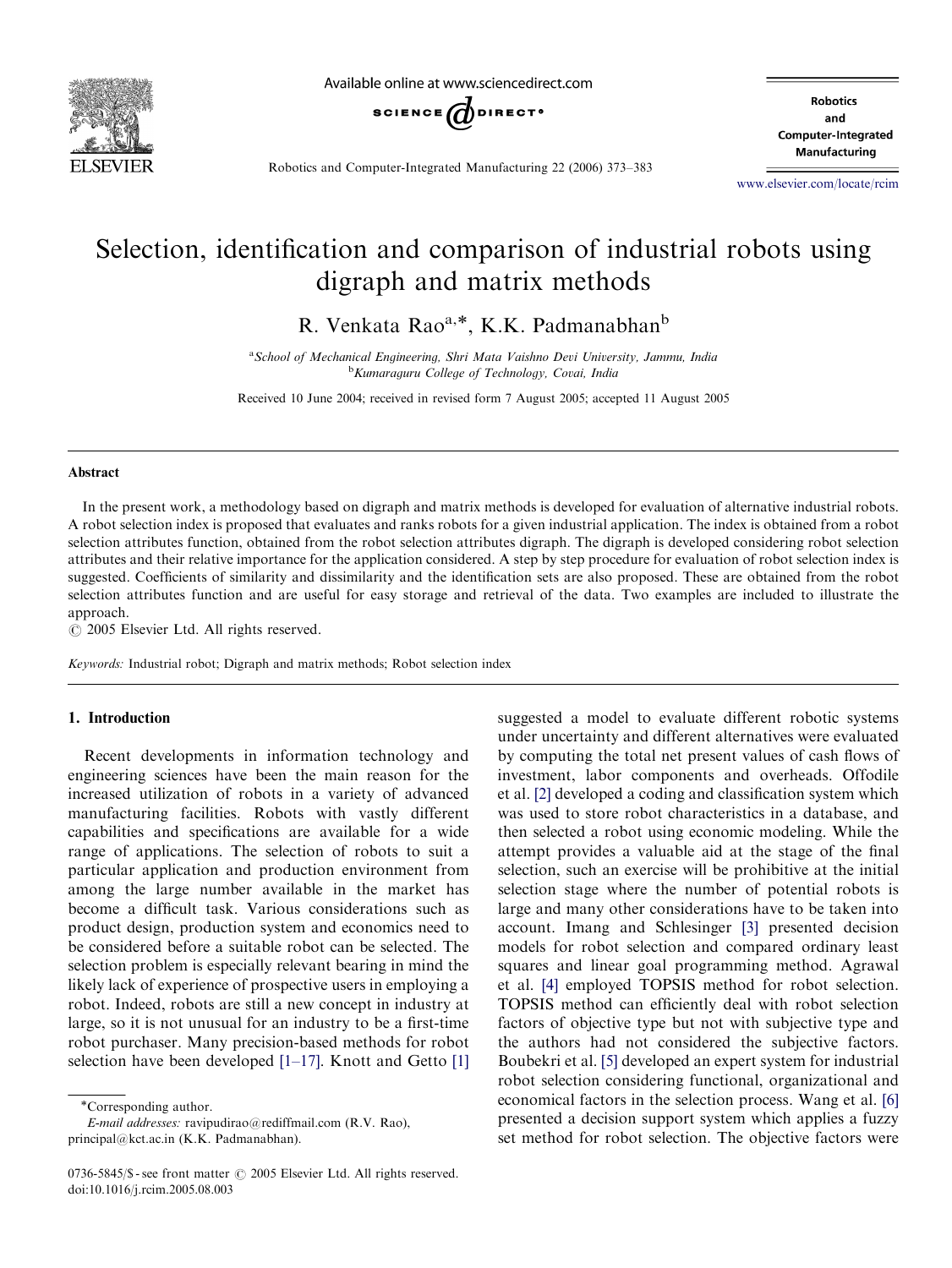evaluated via marginal value functions while the subjective factors were evaluated via fuzzy set membership function. Data from both evaluations were finally processed such that a fuzzy set decision vector was obtained. However, the fuzzy method presented is a complicated one and requires more computation. Booth et al. [\[7\]](#page--1-0) proposed a decision model for the robot selection problem using both Mahalanobis distance analysis, i.e. a multivariate distance measure, and principal-components analysis. Liang and Wang [\[8\]](#page--1-0) proposed a robot selection algorithm by combing the concepts of fuzzy set theory and hierarchical structure analysis. The algorithm was used to aggregate decisionmakers' fuzzy assessments about robot selection factors weightings and to obtain fuzzy suitability indices. The suitability ratings were then ranked to select the most suitable robot. Chu and Lin [\[9\]](#page--1-0) pointed out the limitations of Liang and Wang [\[8\]](#page--1-0) method and proposed a fuzzy TOPSIS method for robot selection. However, the authors had converted the available objective values of the robot selection factors into fuzzy values which violate the basic rule of fuzzy logic, i.e. the available objective values need not be fuzzified. Further, only a 5-point scale was adapted for rating of robots under subjective factors. Also, the fuzzy method is complicated and requires more computation. Khouja and Offodile [\[10\]](#page--1-0) reviewed the literature on industrial robots selection problem and provided directions for future research. Khouja [\[11\]](#page--1-0) presented a two-phase robot selection model that involved the application of data envelopment analysis (DEA) in the first phase and a multiattribute decision making model in the second phase. However, DEA requires more computation and if the number of factors that the decision maker wishes to consider is very large and the number of alternative robots small, then DEA may be a poor discriminator of good and poor performers. Again, DEA may be at a disadvantage in terms of the method's rationale if the decision maker is unfamiliar with linear programming concepts.

Goh et al. [\[12\]](#page--1-0) proposed a revised weighted sum decision model that took into account both objective and subjective attributes of the robots under consideration. The model incorporated values assigned by a group of experts on different attributes in selecting the robots. However, weighted sum model suffers from the additivity utility assumption and is not efficient as compared to other MADM methods. Goh [\[13\]](#page--1-0) employed analytic hierarchy process (AHP) method for robot selection. The AHP method can efficiently deal with objective as well as subjective factors, especially where the subjective judgments of different individuals constitute an important part of the decision process. However, in some cases unmanageable number of pair-wise comparisons of factors with each other and that of the alternatives with respect to each of the factors may result. Parkan and Wu [\[14\]](#page--1-0) presented decision making and performance measurement models with applications to robot selection. Particular emphasis was placed on a performance measurement procedure called operational competitiveness rating (OCRA) and a multiple

attribute decision making method, TOPSIS. The final selection was made on the basis of rankings obtained by averaging the results of OCRA, TOPSIS, and a utility model. However, the models had not considered the subjective factors and no explanation was given on how to assign the weightings to different robot selection factors. Khouja and Kumar [\[15\]](#page--1-0) used options theory and investment evaluation procedure for selection of robots. Braglia and Petroni [\[16\]](#page--1-0) did investment evaluation using DEA for robot selection. Bhangale et al. [\[17\]](#page--1-0) listed a large number of robot selection attributes and ranked the robots using TOPSIS and graphical methods and compared the rankings given by these methods. However, in general, TOPSIS method has been proved to be less efficient as compared to AHP and its revised version [\[18\]](#page--1-0). Hence, the application of TOPSIS method for robot selection may not provide reliable results.

Thus, there is a need for a simple, systematical and logical scientific method or mathematical tool to guide decision makers in taking a proper decision. The objective of a robot selection procedure is to identify the robot selection factors and obtain the most appropriate combination of the factors in conjunction with the real requirements of the industrial application. Efforts need to be extended to determine factors which influence robot selection for a given industrial application, using a logical approach, to eliminate unsuitable robots and selection of a proper robot to strengthen the existing robot selection procedure. This is considered in this paper using digraph and matrix methods.

Graph theory is a logical and systematical approach. The advanced theory of graphs and its applications are very well documented. Graph/digraph model representation have proved to be useful for modeling and analyzing various kinds of systems and problems in numerous fields of science and technology [\[19–28\].](#page--1-0) The matrix approach is useful in analyzing the graph/digraph models expeditiously to derive the system function and index to meet the objectives. In view of these advantages, digraph and matrix methods are proposed in this paper for robot selection.

### 2. Robot selection attributes digraph

Robot selection attribute is defined as a factor that influences the selection of a robot for a given industrial application. These attributes include: cost, configuration, load capacity, type of control, velocity of movements, type of programming, programming flexibility, reliability, repeatability, positioning accuracy, number of degrees of freedom, work volume, drive system, man-machine interface, vendor's service contract, training, delivery period, availability or assured supply, management constraints, etc.

Robot selection attributes digraph models the robot selection attributes and their interrelationship. This digraph consists of a set of nodes  $N = \{n_i\}$ , with  $i =$  $1, 2, \ldots, M$  and a set of directed edges  $E = \{e_{ii}\}\)$ . A node  $n_i$  represents ith robot selection attribute and edges